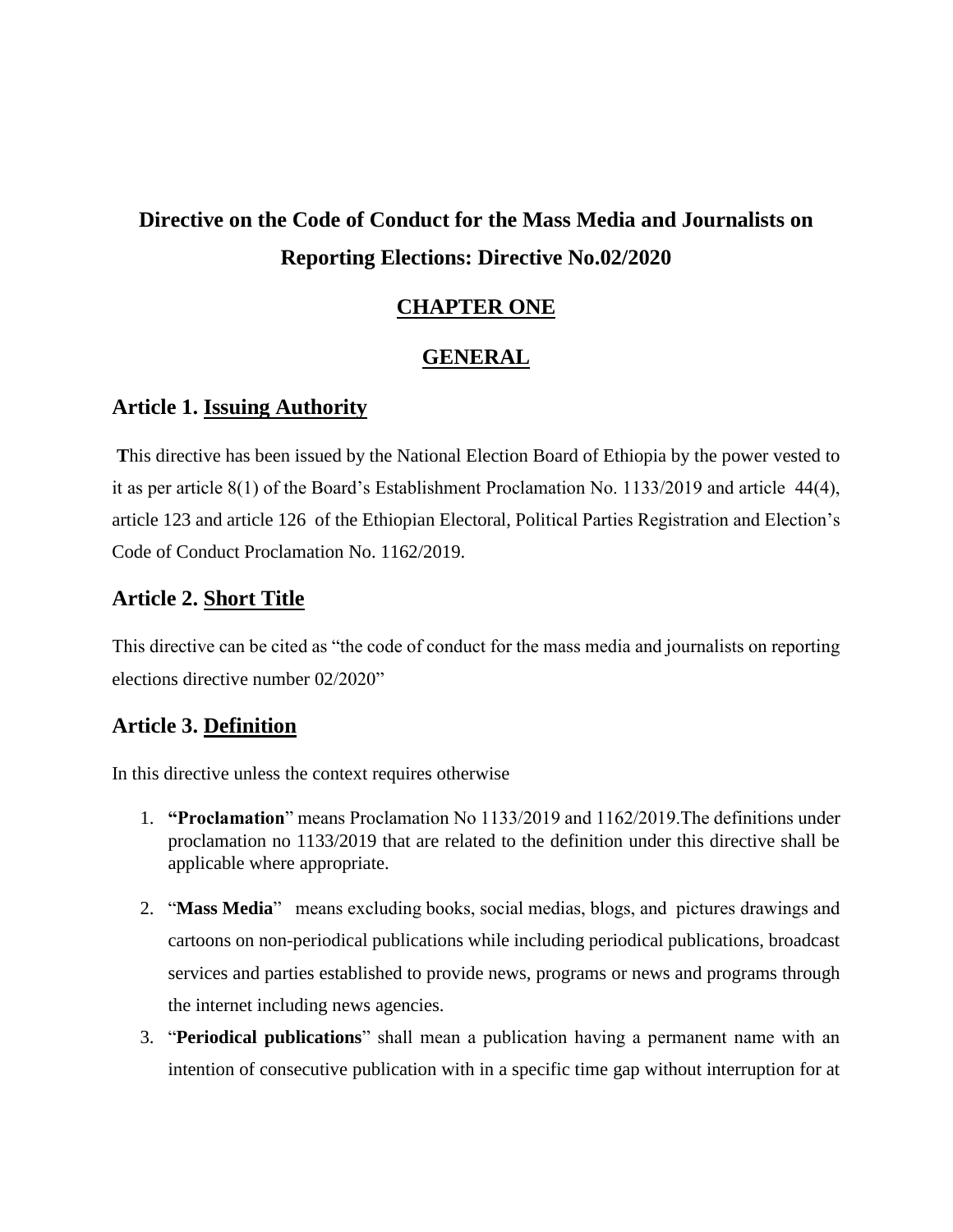least twice a year which includes magazines and newspapers which address either the general public or one specific part of the public.

- 4. "**Broad cast service**" shall mean, excluding data and SMS message, private or governmental body internal communications, transmission through ground to ground, radio wave, cable, satellite or through these combined means delivered by radio, television or radio and television to the general public or to a particular part of the public to educate, inform or entertain by audio or visual or audiovisual with payment or freely.
- 5. "**Online mass media**" means a media whereby the decision-making responsibility of the content is under the mass media service provider in which the main task is gathering of news and programs, writing, directing, editing and broadcasting by using picture, audio, video and online articles or these combined; transmitting information through the internet.
- 6. "**Election related messages**" shall mean a campaign message presented by a party or an independent candidate competing in an election which includes introduction of objective and program, election campaign, comments/analysis or opinion and any campaign message.
- 7. "**Political advertisement**" shall mean a radio, television or newspaper message conveyed by a political party or an independent candidate registered for an election by paying or promising to pay for the announcement.
- 8. "**Election period**" shall mean the one-month period starting from the time the board issues the electoral timetable up until the final results of the election are officially announced by the board.
- 9. "**Reasons of Force Majeure**" shall mean an unforeseeable circumstance that cannot be anticipated in normal course of action and that is beyond the controlling power and reasonable assumption of the applicant and that is irresistible and cannot be prevented.
- 10. "**Conflict of interest**" means relationship of affinity or consanguinity between the journalist and the candidate, such as, his father, his mother, child, grand parent, sister, brother, aunt, uncle, spouse, brother in law, sister in law, mother in law, father in law, and any other benefit-based relation and conflict of business interest.
- 11. "**Board**" shall mean the national electoral board of Ethiopia.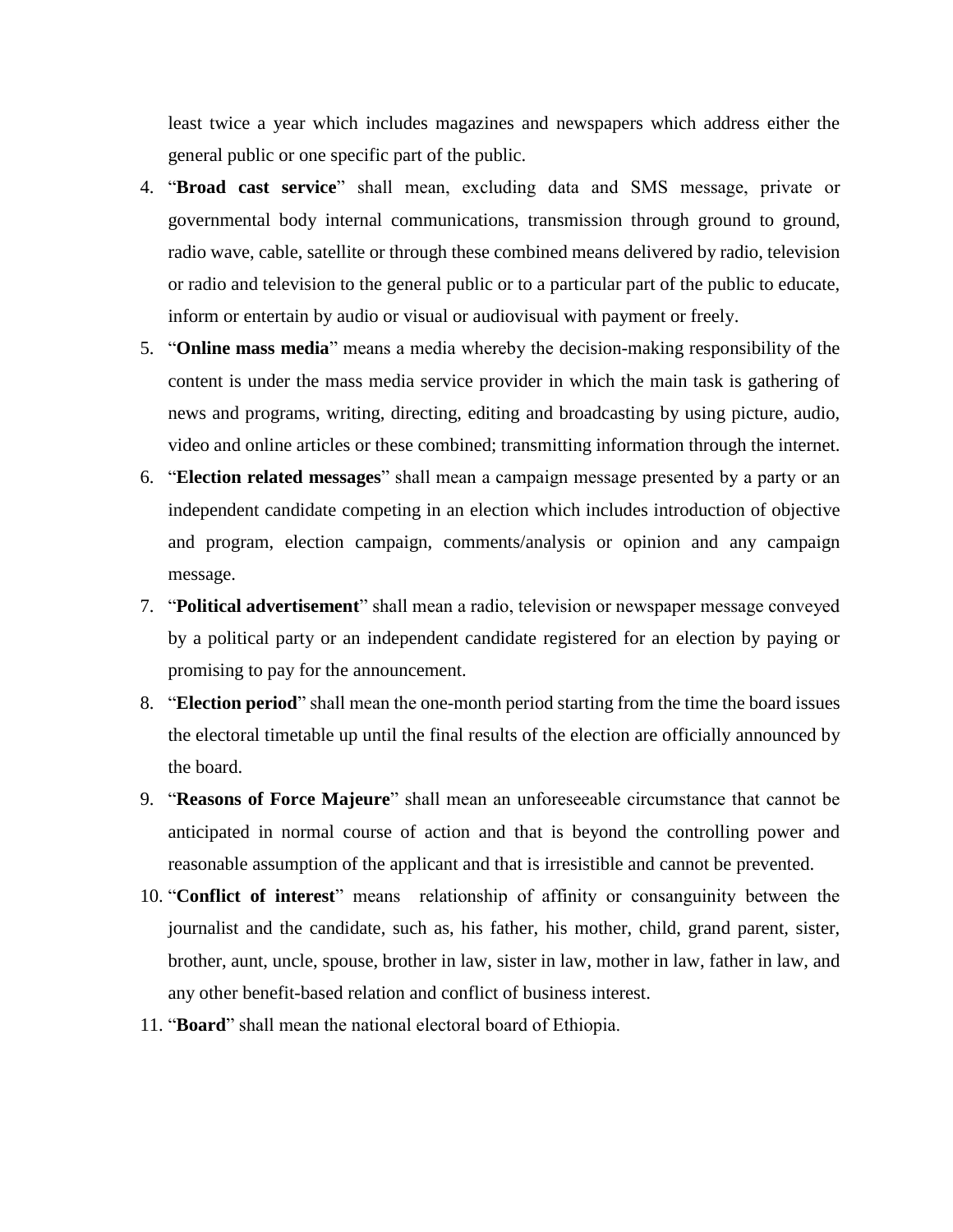### **Article 4. Gender Reference**

In this directive, provisions set out in one gender shall also apply to the other gender.

### **Article 5. Objective**

This Directive is issued being cognizant of the significant role of the mass media in ensuring the fairness, balanced and credible election, and realizing the need to regulate the rights, ethical standards, and responsibilities of journalists so as to ensure the success of the electoral process.

#### **Article 6. Scope of Application**

This code of conduct shall be applicable to any journalist or media house engaged in the production, transmission or dissemination of election-related news, reportage or information concerning election.

#### **CHAPTER TWO**

### **APPLICATION FOR PERMIT**

#### **Article 7. Application for Permit to Report the Election**

1) Any local or foreign media licensed by the law of the country in which they are registered may apply to the Board for permission to monitor and report the conduct of elections in the country through their representatives.

2) Any media journalist covering the election may be able to report his / her work by hanging the ID given by the Board on his or her chest or neck, outside the polling station 200 meters away during the election.

#### **Article 8. Procedure of Application for Permit**

1) Any media outlet that intends to report the election from the polling station may submit a written request to the Board for permission.

2) Any application for a permit to report the election process must be submitted to the Board within a specified period of time. The deadline for submissions is 15 days before voting day.

3) The Board shall respond in writing to the request for permit within five days after receipt of the application.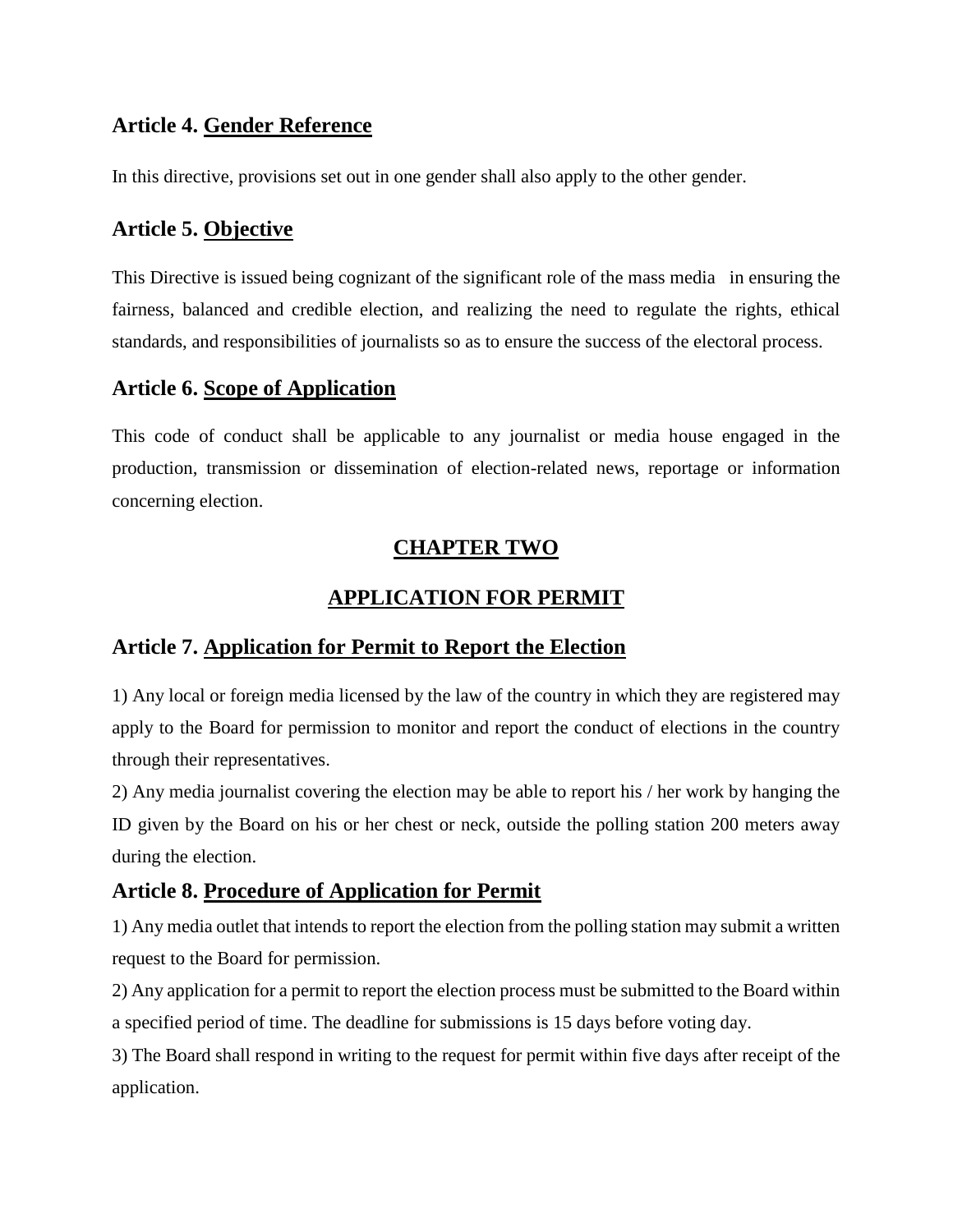4) The Board shall, after examining the application for a permit, issue a certificate or identification card to the media outlet and journalist who has met the criteria within fifteen days.

5) When the Board deems it necessary, it may delegate the responsibility of granting permit to the regional branches.

## **Article 9. Information to be Filled on the Application Form**

The Board shall prepare an application form and the media outlets requesting to report within 200 meters of the polling station and the form should include the following information

- 1) The legally registered name and address of the institution;
- 2) The electoral process or activity that the media wants to cover and the area it covers;
- 3) List of journalists to follow the election,
- 4) The name and address of the journalist leading the group and,
- 5) If they are foreign journalists, the date of entry into Ethiopia must be stated.

#### **Article 10. Documents to be Attached with the Application for a Permit**

The media shall attach the following documents along with the application for permit፡

1) A copy of the media license from the concerned authority;

2) A letter signed by the head of the media and where seal of the media is affixed stating that the journalists, they are sending to cover the election are not nominated by any political party or are not running as independent candidates and are ready to abide by this code of conduct and other relevant laws of the country.

3) The full name of each journalist on the list of journalists, the latest passport size photograph of the journalist, and any copy of the journalist's ID card must be attached.

4) If the applicant is a foreign media journalist, in addition to the above documents, he/she must submit a license given by the Ethiopian Broadcasting Authority to report from Ethiopia.

5) Every journalist shall sign and swear allegiance to this Code of Conduct and other laws of the country in the form to be provided by the Board.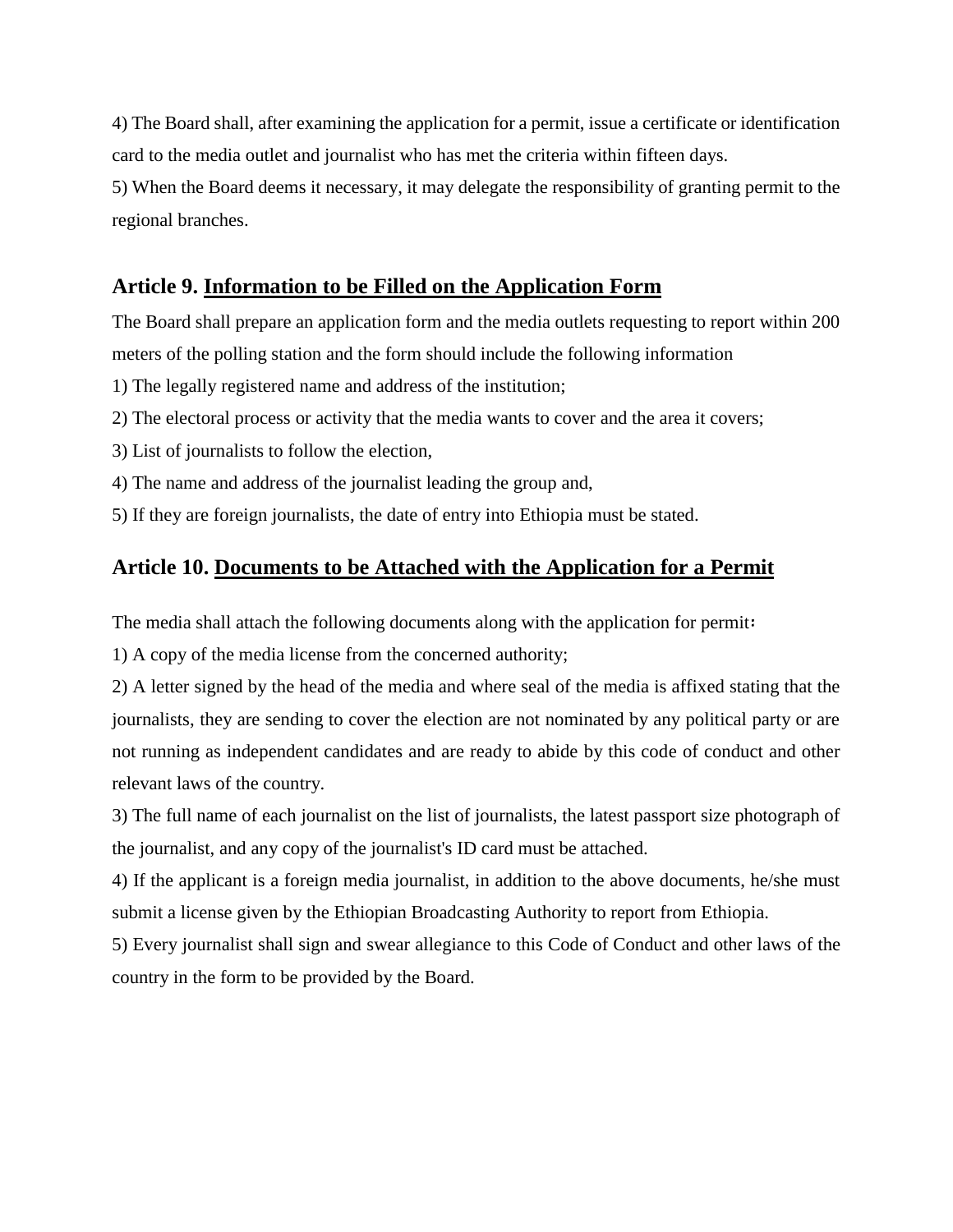### **Article 11. Causes for Rejection of Application for Permit**

A mass media or a journalist`s application can be rejected for the following reasons:

- 1. If the criteria under article 10 are not fulfilled.
- 2. The journalist who is going to cover the electoral process is either member of a political party or registered for independent candidacy.
- 3. If the application is submitted after the deadline.
- 4. If the application is submitted by unauthorized person.
- 5. If the media that submitted the application has no legal personality.

#### **Article 12. Complaint on Rejected Applications**

- 1. A media outlet whose application is rejected by the Board may present its complaint to the board within 5 days after rejection.
- 2. The media whose application has been rejected in accordance with Article 11(3) shall be granted the permit if the deadline has expired due to force majeure and if the Board has accepted that.
- 3. Notwithstanding the provisions of sub-article (2) above, a request for permission shall not be accepted in any form within five days from date of voting.
- 4. The Board shall decide on the complaint within five days after it has received the complaint on the basis of relevant evidence.
- 5. If the Board does not decide within five days or if the media is dissatisfied with the Board's decision, it may file a complaint with the Federal High Court within ten days from the date of the decision or date the Board was due to respond.

#### **Article 13. Regarding Reporters ID cards**

- 1. The board shall give ID cards for the licensed journalists. This shall be sent to the media represented by the journalist or the journalist himself if he is present in person or to the authorized agent of the institution.
- 2. The ID card shall include the followings information:
	- a. The logo of the Board
	- b. A colored writing of the term "Journalist" in a visible manner
	- c. Name of the represented media.
	- d. Name and photograph of the journalist.
	- e. Seal of the Board.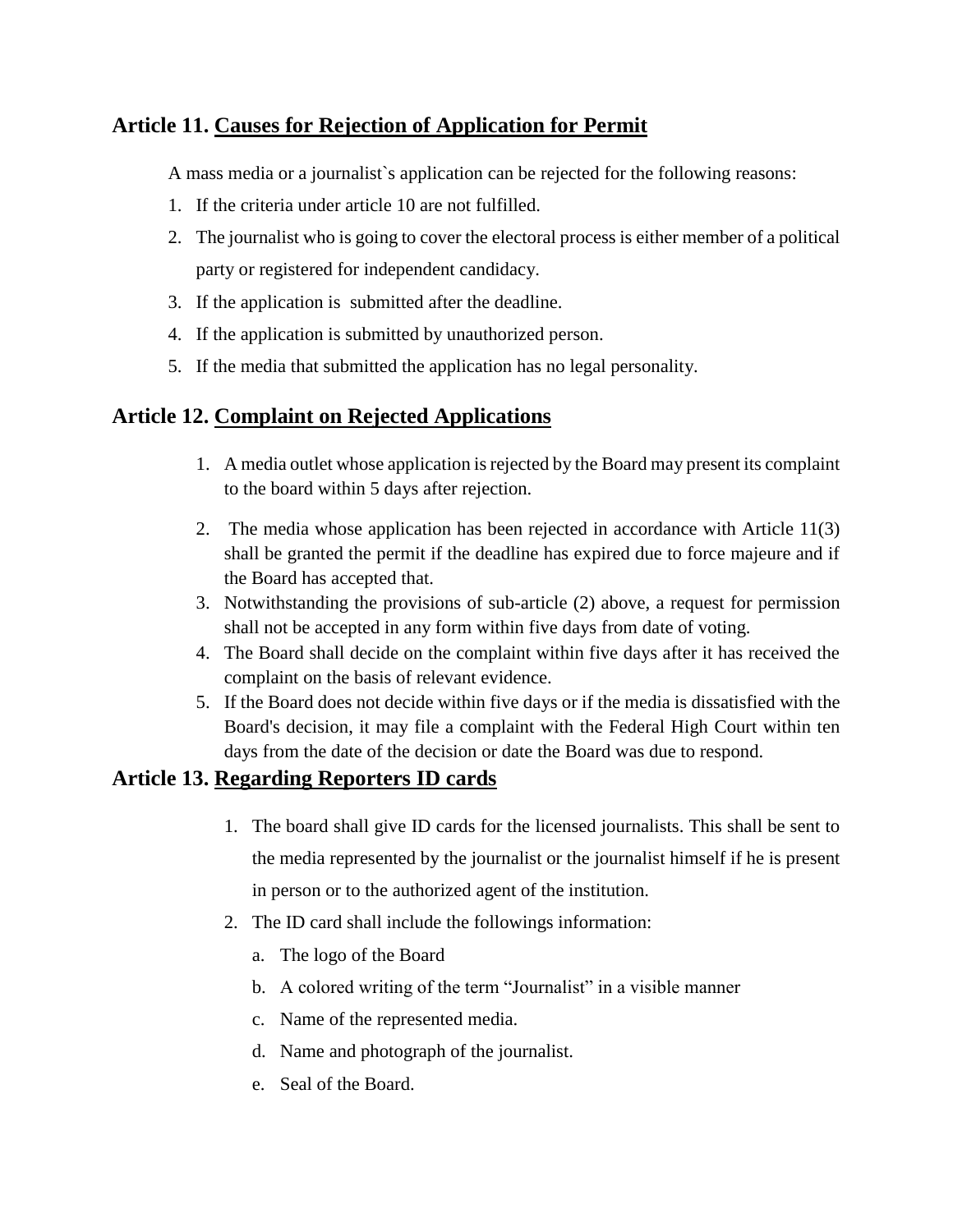- f. Validity date of the ID card.
- g. ID Number
- h. Signature of the official that grants the ID
- i. Signature of the journalist.

3) The Board shall determine the number of ID cards to be issued to each media outlet, taking in to account the number of applicants, the scope of the media coverage, their reporting language and other factors related to the conduct and security of the election.

#### **CHAPTER THREE**

## **RIGHTS AND DUTIES OF THE MEDIA AND JOURNALISTS**

#### **Article 14. Rights of licensed Journalists**

Every journalist who has got a permit to cover report and the electoral process shall have the following rights

- 1. To cover and report electoral process on the requested site without prior notice by the journalist.
- 2. To cover and report any electoral process including voters registration, candidate registration, election campaign, voting, vote counting and announcement of results.
- 3. To carry out their work without any influence of the Board, government and any other parties.
- 4. To access information and get cooperation from the board, other election officials, and local officials,
- 5. To be present and move in the polling station, unless they obstruct the tasks of voters, registration of voters and electoral executives.
- 6. To interview registering voters, voters, candidate and agents of candidates or observers or polling station officers outside the polling station.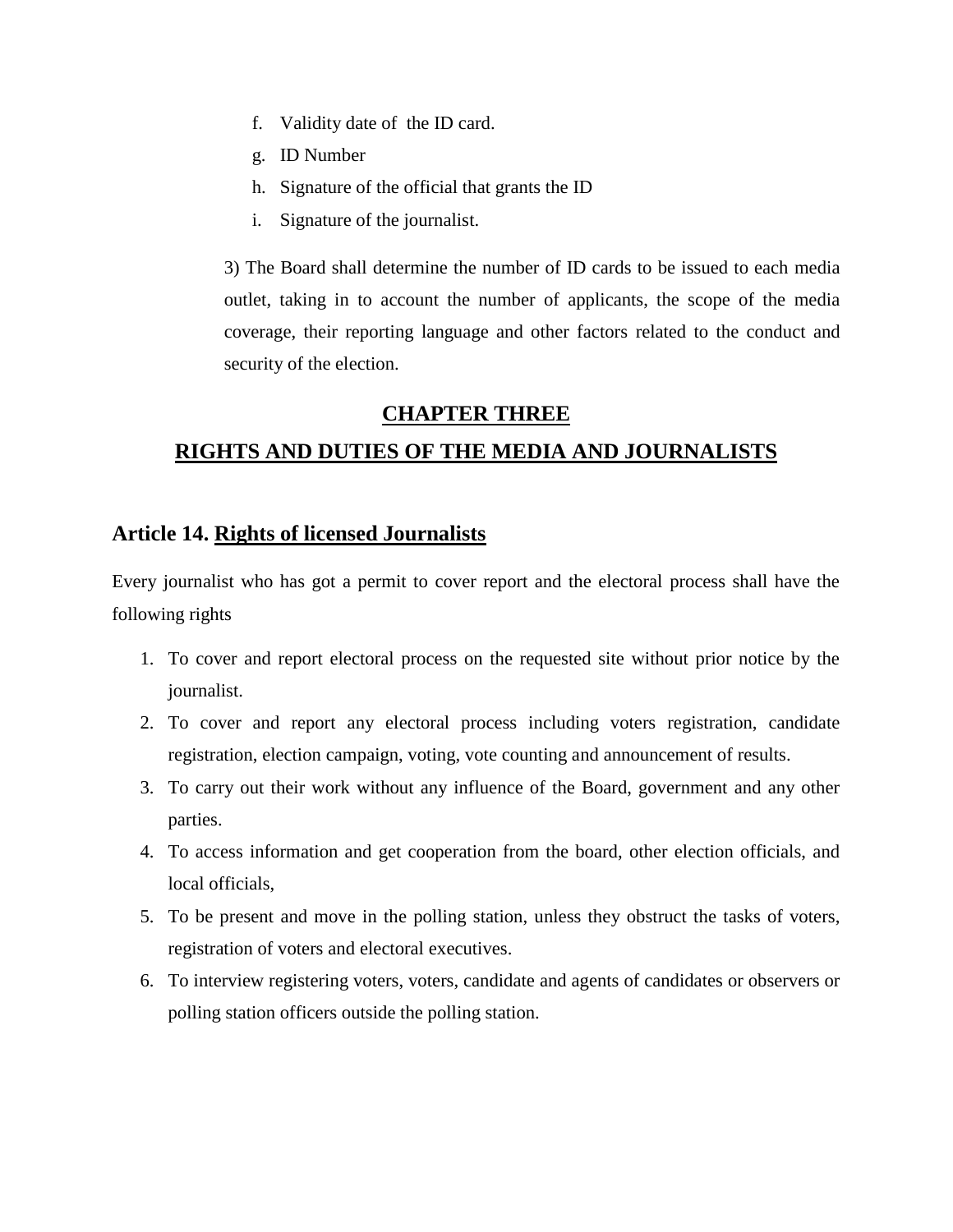#### **Article 15. Obligations of a Journalist Licensed to Cover the Election Process**

The media or journalist who is licensed to cover the election must comply with the following duties:

1) To respect the human rights and fundamental freedoms of the people;

2) To respect the role and authority of the Board, election officials, security and other organs of government.

3) To refrain from giving advice or guidance to election officials about their responsibilities;

4) Not to ask the voter who he voted for;

5) Not to interpret legal issues by themselves and to refrain from broadcasting information which is not legally backed

6) Not to use a camera or other audio or video recorder at the secret ballot room where voters give their vote.

7) To carry out their duties impartially and neutrally.

8) To show respect for the culture and values of the country and community

9) To display the ID card issued by the Board openly.

10) Not to film or record the voter registration information on the document or when the voter signs on the ballot paper;

11. Not to photograph or interview the voter, observers, members of the grievance hearing committee and the candidates of any political party or individual candidate in a polling station or constituency office, while the individual openly opposing him or her.

12) Not to film, photograph or copy the voter register, voter registration ID or any similar document in a manner that affects the privacy of voters.

## **Article 16. Responsibilities of the Media**

- 1. The public media institutions shall avail fair opportunities to all political parties to present their programs and policy options to voters
- 2. The news, reports documentaries or current affairs related to the election broadcasted or covered by the media shall not favor or disfavor any party or candidate and shall be free from the personal political belief of the editors, and shall be generally free from an editorial opinion.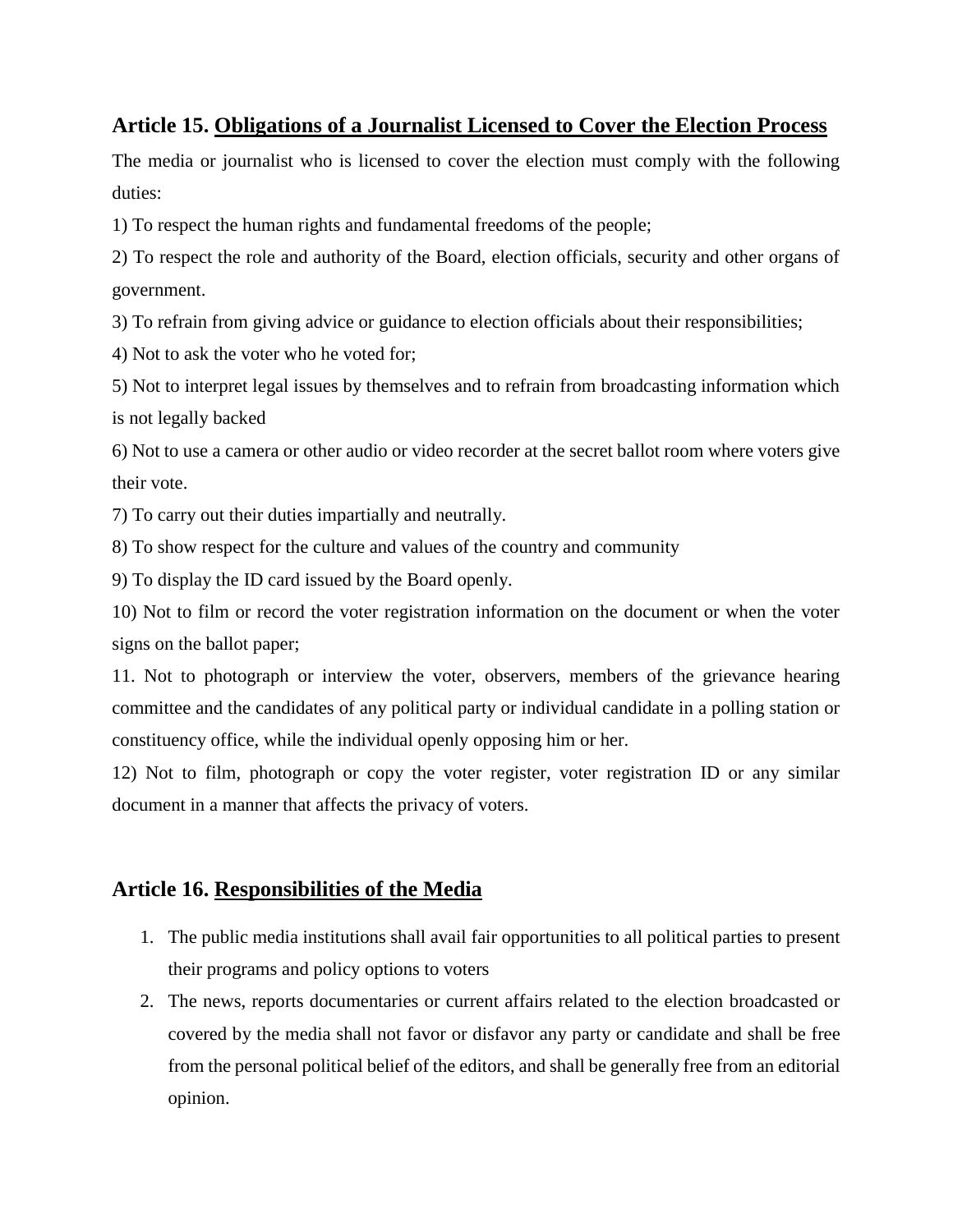- 3. The media should not portray the role of women or men in the election process based on social and cultural prejudices.
- 4. Any election related reports must be based on accurate information.
- 5. The media and journalists should avoid direct or indirect pressure from the following bodies:
	- A) From the owner of the media,
	- B / From the government,
	- C) From advertising agency
	- D / From the sponsor of the media
	- E) From any other organization or person.
- 6. The public media should provide appropriate news coverage for election discussions and debates as well as interviews.

# **Article 17. Duty of the Media and Journalists to Covering and Reporting Electoral Process**

1) All media outlets and journalists, while carrying out their functions, shall refrain from interfering in the election process.

2) The cost of journalists shall be borne by themselves or by the media they represent. They do not have the right to use the Board's vehicle or other property or assets.

3) Journalists representing any media outlet shall, before they start their functions, be properly trained and acquainted with:

A. The election processes

- B. The election laws and procedures and
- C. The provisions of this Code of Conduct

4) Any journalist may report any incident or omission he/she has to the election officials at all levels.

5) Any licensed media or journalists must exhibit high professional integrity.

6) The media shall ensure that their journalists comply with this code of conduct.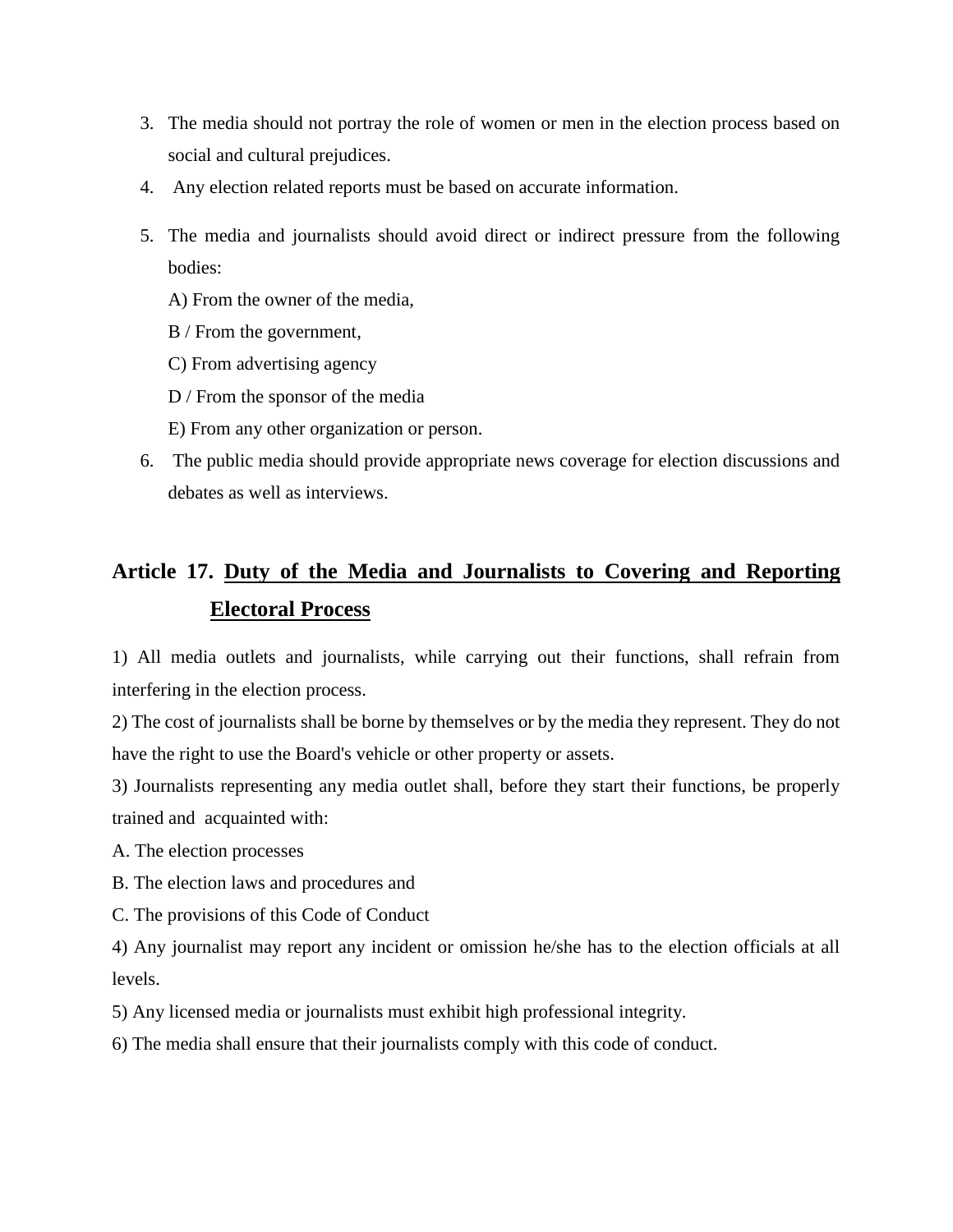#### **Article 18. Revocation or Suspension of License**

If the media or journalist have violated the duties and responsibilities stated under the electoral proclamation and this directive, the Board may suspend the license or revoke when it has proved the violations.

1) The Board shall notify the relevant journalist and media in writing of the reason for its decision to cancel or suspend the license of the media or journalist.

2) If the license of the media or the journalist to report on the election is revoked by the Board, the registration card shall be returned to the Board immediately.

3) The Board may disclose to the public and to election officials a list of licensed media outlets or journalists, as required.

## **Article 19. Election-Related Messages and Political Advertisement**

1) No media or journalist may make any change to the message provided by political parties before or after the broadcast without consulting the party.

2) If the media is asked by the party not to re-broadcast suspend the broadcast of the electionrelated message that was disseminated with the prior permission of the party, it shall immediately stop broadcasting.

3) No political advertisement shall be broadcasted between programs.

4) The content of any political advertisement shall state that the party or its delegate has certified the content and validity of it.

5) The media must provide a fair, balanced and impartial and accurate report.

6) The media should report the views of the parties and candidates as directly as possible in their own words.

7) The media shall not deliberately distort, conceal, or misrepresent the information of a political party or a candidate.

8) The media should not carry out their work using the logo or any other symbol any political party or candidate.

9) When the media or journalists report on the disputes between different competing parties during the election campaign, they should be presented in a fair and inclusive manner, based on evidence without partisanship.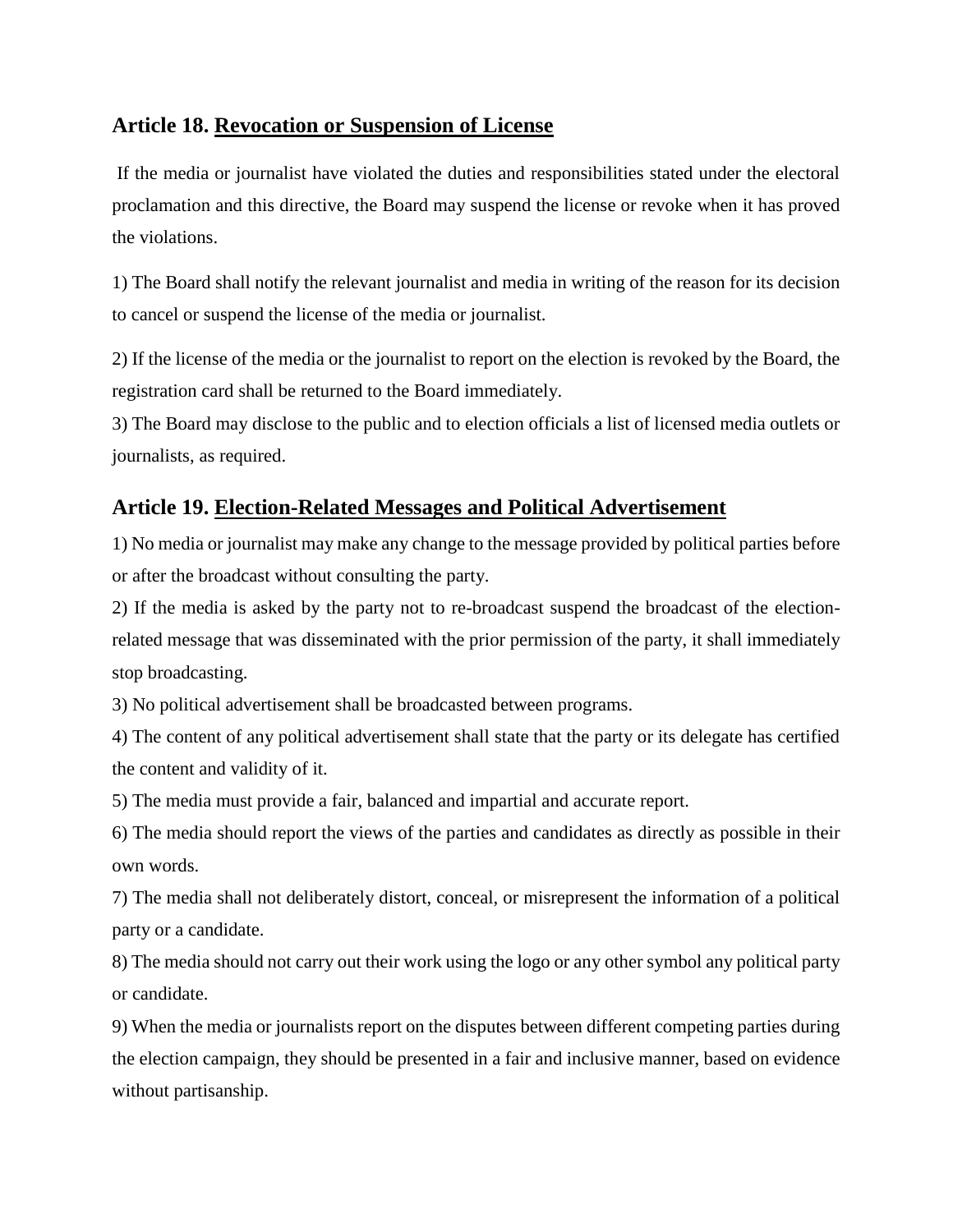#### **Article 20: Delivering Voters' Education on the Election Process**

- 1. Based on the information provided by the board mass medias shall broadcast voter's education in an impartial manner on the following issues concerning voter's education:
	- a. The starting date of voters' education;
	- b. How, when and where to vote;
	- c. The secrecy of voting;
	- d. The guarantee for voters against any influence in the conduct of the election;
	- e. The importance of voting;
	- f. The role of different actors in the election and
	- g. Other similar matters provided under the electoral law.

#### **Article 21. Inclusion**

When the media and journalists cover and report about the election;

1) They should not entertain information and attitude that reflects prejudice, lack of trust, hate or bias against women, people with disabilities, the elderly and other vulnerable groups.

2) They should promote and encourage candidates who are representing the section of the society mentioned above under sub-article (1) by educating them on the importance of participating in elections and raising public awareness.

#### **Article 22. Remuneration**

- 1. Any information, education or advertisement and programs of the board may be broadcasted through Medias. The public media is obliged to broadcast these messages free of charge. If the message is transmitted through private media, it will be broadcasted free of charge or with payment, depending on the circumstances. The Board shall determine the free airtime or newspaper column in consultation with the Broadcasting Authority.
- 2. Medias shall have equal rate of payment for all political parties and candidates.
- 3. No media shall broadcast political advertisement without remuneration.
- 4. The payment for political advertisement shall not exceed the amount for commercial advertisement.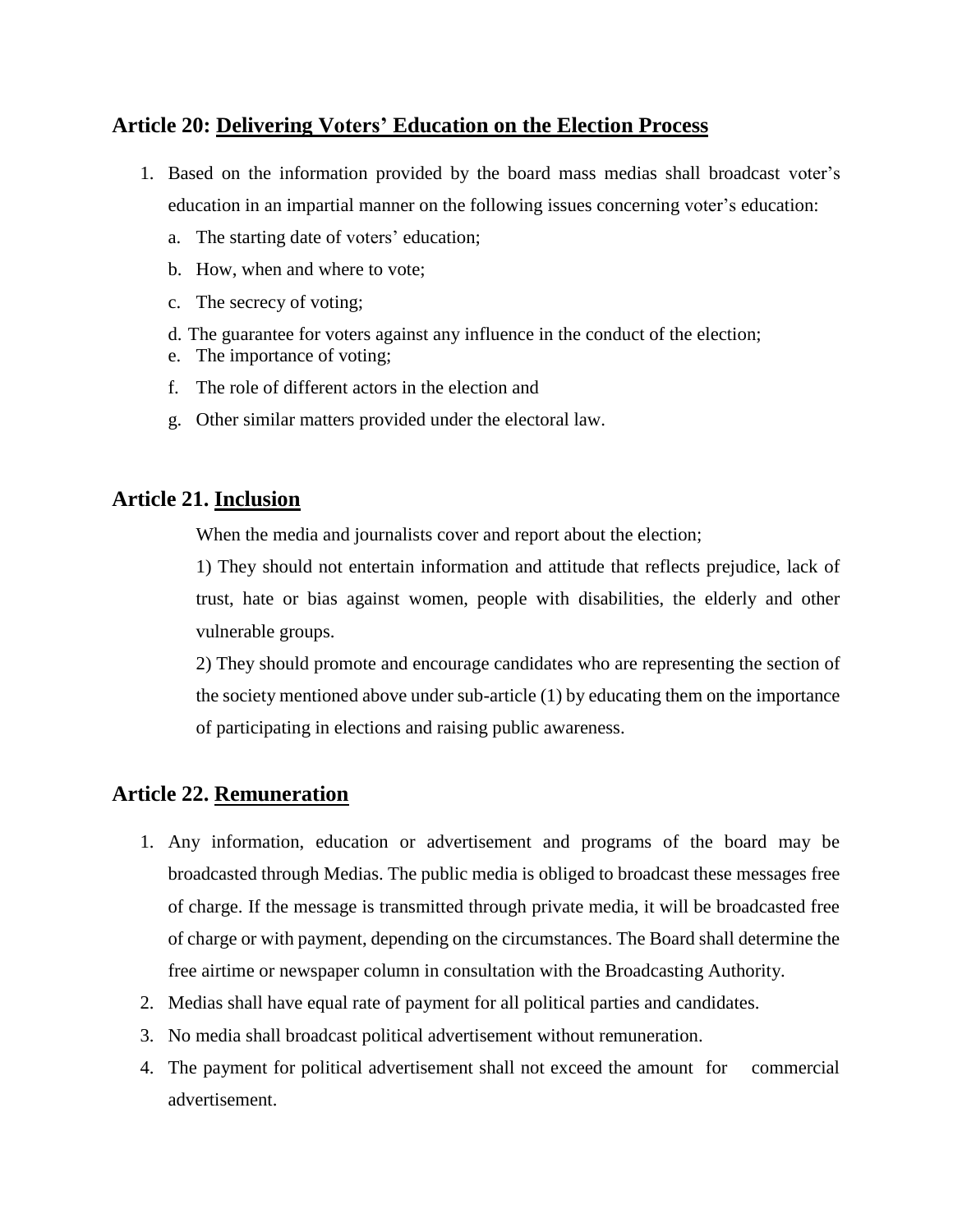## **Article 23. Prohibited Time to Host or Broadcast an Election Campaign**

No media or journalist shall publish, distribute or report on a candidate or political party election campaign four days before the voting date.

### **Article 24. Election Prediction and Results**

No media outlet can predict the outcome of an election. However, they can report the results which are announced by the polling station and constituency level.

#### **Articles 25. Prohibition of Accepting Gratitude**

- 1. No journalist or mass media shall accept
	- a. Bribe
	- b. Gift
	- c. Benefit
	- d.Shall not in any way produce and report a report by inducement
	- e.No journalist or media should receive any bribes including transportation from political parties, politicians or candidates.

#### **Article 26. Preventing Conflict of Interest**

Any media outlet or journalist should avoid conflict of interest during an election report.

## **Article 27. Responsibilities of Political Parties and Candidates**

Every political party and candidates

- 1. Shall respect the freedom of mass medias
- 2. Shall not harass and obstruct journalists who are engaged in their professional activities
- 3. Shall not abuse their official capacity to influence to gain unfair advantage in access to the media
- 4. Shall not offer bribe, gift or promises to mass medias and journalists
- 5. Shall not misrepresent the position or any other information about other political parties and candidates
- 6. Shall extend all the necessary cooperation, so that the media may discharge their role in the election process in an appropriate manner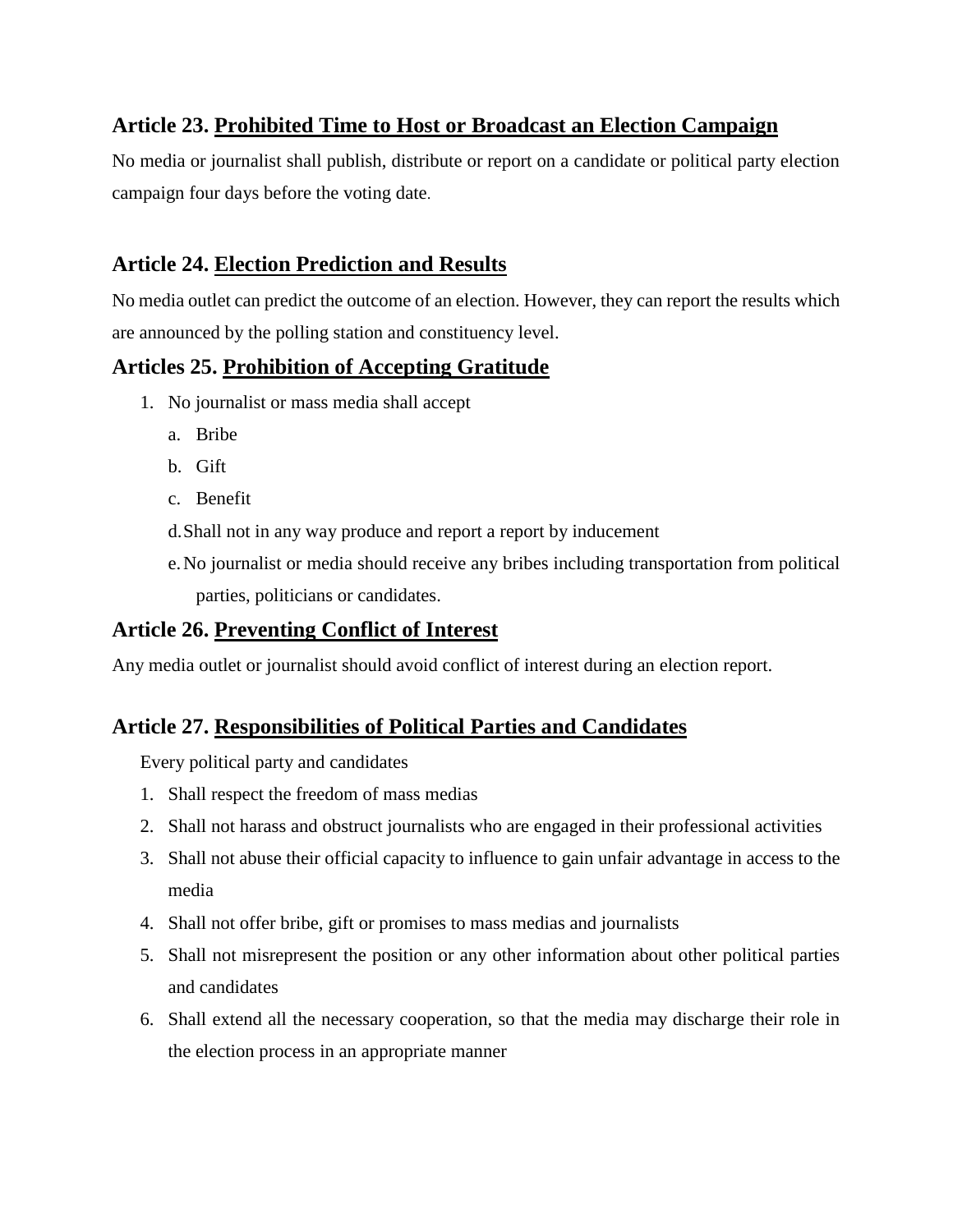- 7. To ensure that their supporters and delegates refrain from causing harassment, intimidation, or assault on journalist
- 8. Shall take necessary measures to ensure tolerance and free debate

#### **Article 28. Responsibilities of Electoral Executives**

- 1. The board
	- a. Shall respect the right to freedom of expression of the media, journalists, political parties and candidate, and makes its activities accessible to journalists according to appropriate laws
	- b. Should not discriminate or favor any media outlet in the process of giving, recognition certificate and information.

2- Election officers of polling stations shall decide the number of media and journalists that could attend at the polling station in a manner that doesn't disturb the election process.

3- The board to the extent possible and in accordance with the law shall cooperate and facilitate cooperation among electoral executives on different levels.

 4- In his interview with Medias, a polling station officer may answer general questions. However, he shall not engage in analysis nor express his opinion.

 5- Polling station officers may provide information on the following and other related general question. However, they are not allowed to engage in an interview.

- a. Voter registration, voter registrar available for public and voting process.
- b. The number of registered voter and who voted
- c. The powers and responsibilities of electoral executives
- d. Applicable Code of conducts

6- Polling station officials shall not give analysis or opinion on the following issues

- a. Forecast the election result based on the result in polling station ,constituencies or regional level
- b. The tendency from the voting process or the result expected from the voting process  $\setminus$
- c. Make a political comment on political parties, candidate or election
- d. On the observance of appropriate process or policy matter and assumptive opinions on debatable issues